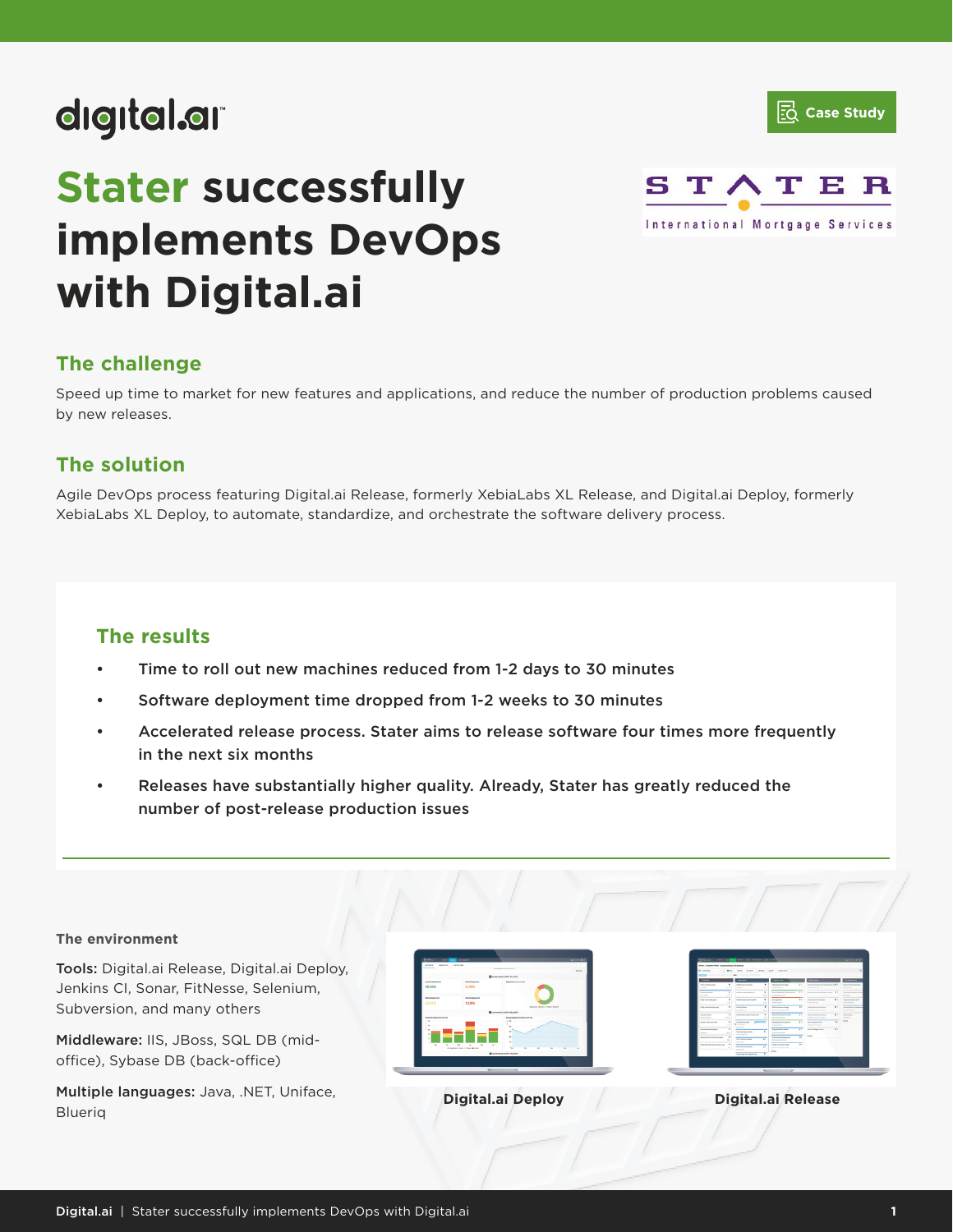Most importantly, the team has improved their release quality, and the number of post-release production problems has dropped substantially.

**Ton Kueter,** Manager, IT Development for Stater

(66)

## **Grow fast, help customers, and get it "first time right"**

Stater, the Netherlands' #1 mortgage broker, handles mortgages for premium financial services companies and is aiming for double digit growth in their market share over the next three years. To do that, they know they need to move fast and execute flawlessly.

Stater's IT department works hard to provide applications that support the end-to-end mortgage process — for customers, for agents, and for the banks themselves. They are currently focused on two major initiatives:

- 1. Improving their systems to onboard new customers
- 2. "Digitization," which involves creating portals that consumers, brokers, and the banks themselves can use to manage their mortgages

Also, their team has a vision — they call it the "Accello Project" — to speed up the acceptance process for mortgage seekers, so people know in only one hour if their application will be accepted.

Overarching these goals, the IT group has a mantra for quality: they want to get it all "first time right."

# **Old school or continuous delivery?**

About two years ago, Stater started taking a long, hard look at their software delivery process. They were having challenges getting software into production quickly, and even more challenges in production after new releases were deployed. Releases were sometimes delayed a week — or even two — and more than once resulted in post-production fire fighting for several weeks after deployment.

At first, Stater looked to improve the process with old school methods:

- Multiple checklists were created to ensure proper steps were taken
- "Four eyes" principle was applied everyone's work was checked by someone else to ensure correctness
- Reduce velocity to improve quality, the team considered slowing down the release process from six major releases per year to 2-4

And then Stater realized that old school steps were the opposite of what they really needed to do.

Stater learned about continuous delivery at a Digital.ai seminar and had an epiphany: **release smaller chunks of code, more often. And if you have manuals steps in your process, automate them!**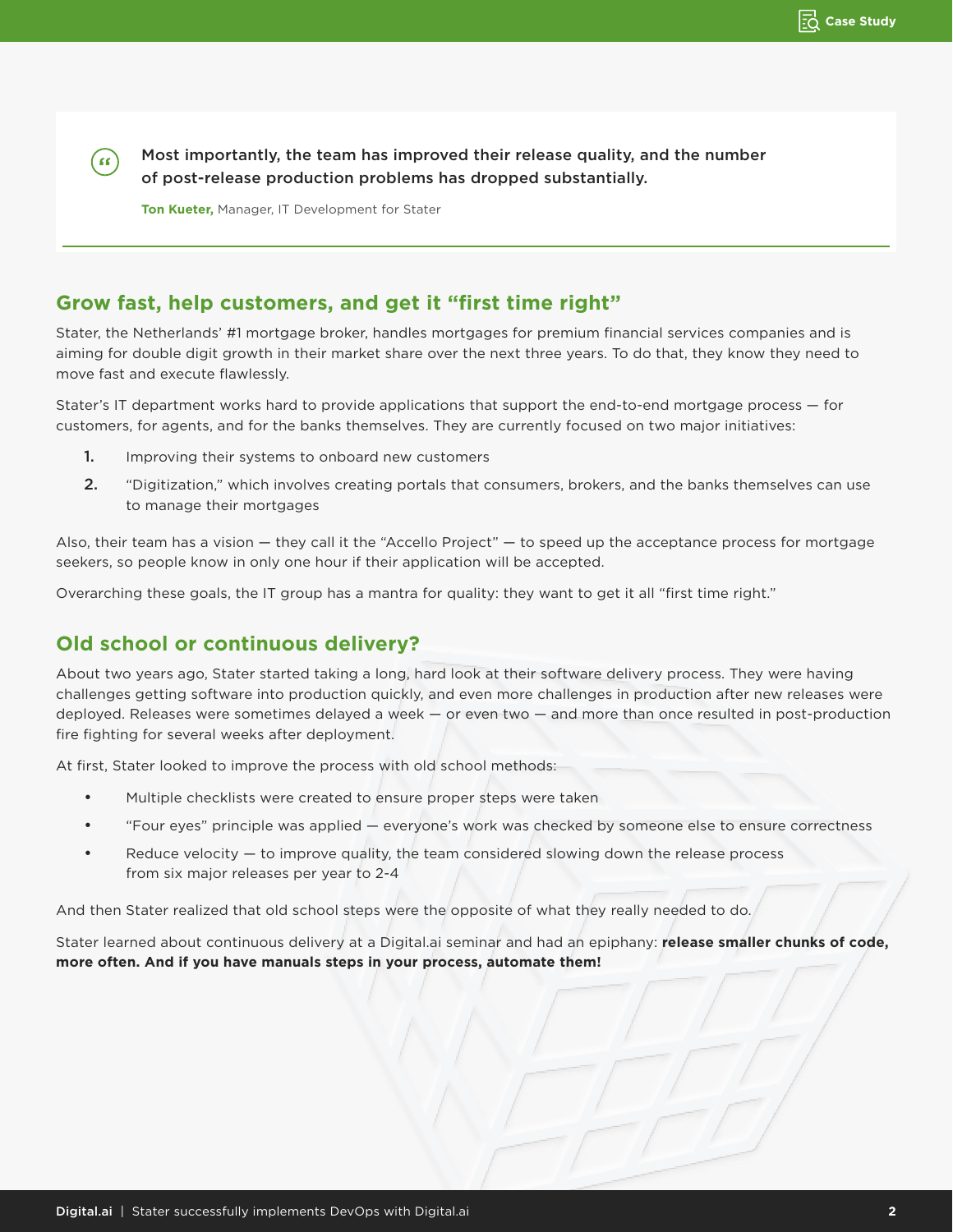There are not many tools like either Digital.ai Release or Digital.ai Deploy. Both tools ( 66 ) have an excellent UI, are easy to use, and do a great job of presenting information visually, which gives us much needed insight into the state of our releases so we can better serve our customers.

## **Continuous delivery with Digital.ai**

Continuous delivery became a high priority for Stater. They first focused on automation and automated deployment, and are also worked on automated provisioning, continuous integration, and improving test automation. Stater started implementing Digital.ai Release and Digital.ai Deploy in the fall of 2014 with several goals in mind:

- 1. Speed up time to market for software delivery to better service customers with innovative tooling
- 2. Automate processes
- **3.** Improve the quality of code that goes into production, and get it right the first time

Now all agile/DevOps teams at Stater are using Digital.ai Deploy and Digital.ai Release — about 300 people across 25 teams. In addition, their PaaS, IaaS, and release management teams all use both tools.

Digital.ai Release manages Stater's automated software delivery pipeline and platform automation pipeline. Most steps are now automated, but Stater prefers to keep some steps manual for now, such as waiting for approval by their cross-functional Change Advisory Board. Fortunately, Digital.ai Release is designed to allow just such flexibility. Digital.ai Release also gives insight into Stater's 25 test environments.

Now the whole team rallies around constantly updated information: giant flat-screen TVs around the room constantly show the status of Stater's Digital.ai Release pipelines, including testing and build statuses.

On the deployment side, Digital.ai Deploy is called on by Jenkins to automatically deploy all of the software for Stater's mid-office, back-office, and corresponding interfaces. The team will be adding additional applications for both Digital.ai Release and Digital.ai Deploy, such as their document processing engine and data warehouse, over the coming year.

## **Achieving "first time right" and other goals**

Stater's agile/DevOps initiative with Digital.ai Release and Digital.ai Deploy is ongoing and has already yielded good results.

**"First time right":** According to Ton Kueter, Manager, IT Development for Stater, "Perhaps most importantly, release quality is now substantially better, and the number of post-release production problems has dropped. The team is thrilled to be able to move on to the next release rather than fighting production crises, and the entire organization is happier with the quality."

**Faster release cycle:** For now, the team is more focused on ensuring quality and improving testing, but in the next six months, they expect releases to happen every two weeks, which is four times more often than when they began this initiative.

**Lower costs:** Finally, overall IT costs have already been reduced on a recurring basis!